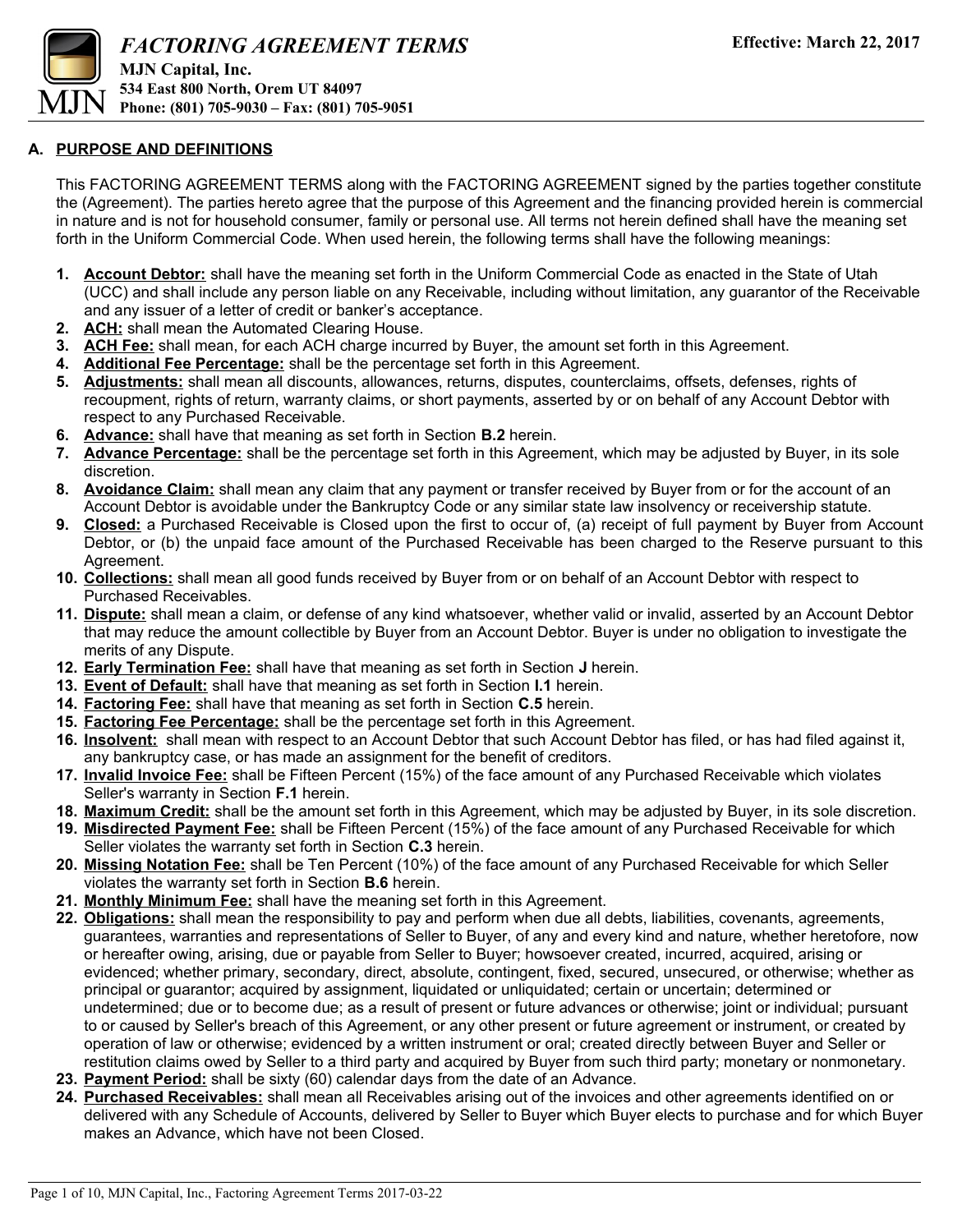- **25. Receivable(s):** shall mean accounts, chattel paper, instruments, contract rights, documents, general intangibles, letters of credit, drafts, banker's acceptances, and rights to payment, and all proceeds thereof.
- **26. Reconciliation Period:** shall, unless otherwise notified by Buyer to Seller, mean a monthly calendar period.
- **27. Repurchased Receivable:** shall refer to a Purchased Receivable which the Seller has become obligated to repurchase under Section **D** herein.
- **28. Reserve:** is a bookkeeping account on the books of Buyer representing, (a) an unpaid portion of the purchase price paid for a Purchased Receivable, and (b) cash reserves on Closed Purchased Receivables which Seller has pledged to Buyer as security and Buyer has maintained to ensure Seller's performance under this Agreement.
- **29. Returned Check Fee:** Seller shall pay to Buyer a fee in the amount set forth in this Agreement in the event a notice is received of a returned check for any payment processed on behalf of Seller.
- **30. Schedule of Accounts:** a form acceptable to Buyer from time to time wherein Seller lists such of its Receivables which it requests that Buyer purchase under the terms of this Agreement.
- **31. Serviced Account:** A Receivable that is not purchased by Buyer, but which invoice and other documentation evidencing said Receivable is forwarded by Buyer, on behalf of Seller, to the Account Debtor for payment.
- **32. Serviced Account Fee:** A fee charged for the processing of a Serviced Account.
- **33. Set Up Fee:** A fee collected on or before Buyer first purchases any Receivable from Seller, which is set forth in this Agreement.
- **34. Wire Fee:** shall be the amount set forth in this Agreement for each wire charge incurred by Buyer.

### **B. PURCHASE AND SALE OF RECEIVABLES**

- **1. Acceptance of Receivables:** Seller shall offer to sell to Buyer as absolute owner, with full recourse, all of Seller's Receivables. Seller shall list its Receivables on a Schedule of Accounts, and at least weekly, transmit to Buyer the Schedule of Accounts along with the original invoice if required by the Account Debtor or in the Buyer's discretion, rate confirmation if applicable, original signed Bill of Lading, and other such documentation which support and evidence the Receivables as the Account Debtor may require and Buyer may request. For each Receivable submitted to Buyer for purchase, Seller shall notify Buyer of the following: (a) whether Seller has received an advance directly from the Account Debtor relating to the Receivable; (b) whether the Receivable relates to truck ordered not used fees, detention fees, or charges and fees other than line haul charges; and (c) whether there is a Dispute relating to the Receivable. Seller appoints Buyer to act as its sole factor, and agrees not to factor receivables through any other company during the Term of this Agreement. Buyer shall have no obligation to purchase any Receivable from Seller.
- **2. Advance:** For each Receivable Buyer elects to purchase from Seller, Buyer may, in its sole discretion, advance monies against the purchase price of said Receivable, in an amount up to the Advance Percentage multiplied by the face amount of the Receivable, or a lesser amount as Buyer, in its sole discretion determines, said payment referred to herein as the Advance. Buyer may deduct and set off from an Advance all of its fees and costs which are due and payable relating to any Receivable. These fees and costs include, but are not limited to, Factoring Fees, ACH Fees, Wire Fees, Returned Check Fees, Repurchased Receivables, Adjustments and other fees and costs comprising Seller's Obligations under this Agreement. The purchase price of any Purchased Receivable shall be the sum of the Advance plus the Reserve established by Buyer for said Receivable. The aggregate amount of all outstanding Advances shall not at any time exceed the Maximum Credit. Seller shall not request and Buyer shall not make an Advance that would cause the resulting total of all Advances to exceed the forgoing limitation, and Seller will immediately repay to Buyer the amount of such excess Advances.
- **3. ACH Authorization:** In order to facilitate the purchase of Receivables and satisfy any of the Obligations under this Agreement, Seller irrevocably authorizes Buyer to initiate debits or credits through the ACH or any other wire transfer system in effect.
- **4. Effectiveness of Sale to Buyer:** Effective upon Buyer's payment of an Advance, and in consideration of the covenants of this Agreement, Seller will have absolutely sold, transferred and assigned to Buyer, all of Seller's right, title and interest in and to each Purchased Receivable and all proceeds thereof.
- **5. Establishment of a Reserve:** For each Purchased Receivable that has not been Closed, Buyer shall set aside in the Reserve an amount equal to the difference between 100% of the face amount of the Purchased Receivable and the Advance. The Reserve shall not be a segregated fund. Buyer's maintenance of the Reserve shall not vest the Seller with any right, title, or interest therein as it is understood that the Reserve is set up as security to pay the Obligations of Seller. Buyer may change the percentage of the Reserve amount at any time in its sole discretion without notice to Seller. Funds in the Reserve shall be released upon Buyer's discretion.
- **6. Missing Notation Fee:** Each invoice submitted by Seller to Buyer, which evidences a Purchased Receivable, shall bear a notice, in form satisfactory to Buyer, that it has been sold and assigned to and is payable only to Buyer. Seller's failure to include such notice on the invoice shall result in the payment of the Missing Notation Fee as liquidated damages, as such damages shall be difficult to calculate or ascertain.
- **7. Serviced Account:** Any Account that is not purchased by Buyer shall be deemed a Serviced Account and shall, at Buyer's option, either be (i) returned to Seller, or (ii) forwarded by Buyer to the respective Account Debtor for payment.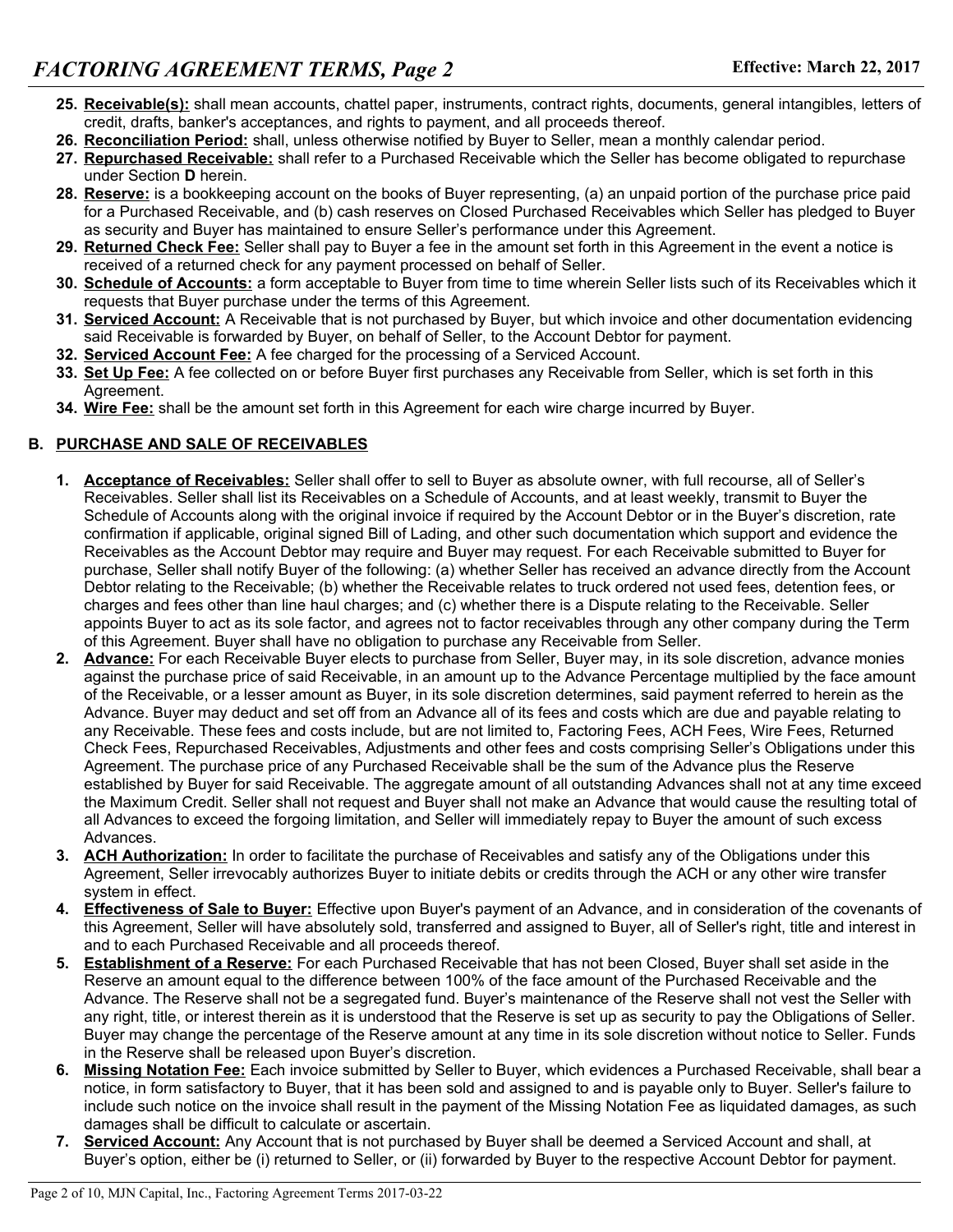When Buyer generates an invoice for a Serviced Account on behalf of Seller and forwards the invoice to the Account Debtor or back to Seller, Seller shall pay Buyer a Serviced Account Fee for each invoice so generated, with said fee being charged to Seller's Reserve Account or deducted from future funding proceeds. Purchaser is under no obligation to collect or otherwise manage a Serviced Account.

#### **C. COLLECTIONS, CHARGES, AND REMITTANCES**

- **1. Accounting:** Seller shall immediately upon sale of Receivables to Buyer, make proper entries on its books and records reflecting the sale thereof to Buyer.
- **2. Audit Fees:** Upon request Seller shall periodically furnish Buyer with statements showing Sellers's financial condition and the results of Sellers's operations. Buyer, or its designee, may at any time, inspect the Collateral, and have access to, audit, and make extracts from, all of Sellers's records, files and books of account, and Buyer may charge Seller's account with the reasonable costs, fees or expenses incurred in connection therewith (Audit Fees), the reasonableness of said charges solely determined by Buyer. All Audit Fees shall become immediately due and payable to Buyer when they are incurred.
- **3. Collections:** All Collections will go directly to Buyer and Buyer shall apply all Collections to Seller's Obligations hereunder in such order and manner as Buyer may determine in its sole discretion. Seller will hold in trust and safekeeping, as the sole property of Buyer, and immediately turn over to Buyer, in identical form received, any payment on a Purchased Receivable, or Receivable assigned to Buyer under this Agreement, that comes into Seller's possession. In the event Seller comes into possession of a remittance comprising payments of both a Purchased Receivable and a Receivable which has not been purchased by Buyer, Seller shall hold same in accordance with the provisions set forth above and immediately turn same over to Buyer, in identical form received. Upon collection of such item and provided there is no Event of Default, Buyer shall remit to Seller its portion thereof. Seller's failure to comply with its duties under this Section shall result in the imposition of the Misdirected Payment Fee as liquidated damages, as such damages shall be difficult to calculate or ascertain. Seller agrees to indemnify and save Buyer harmless from and against any and all claims, loss, costs and expenses caused by or arising out of the Receivables or any attempt by Buyer to collect same or resolve any Dispute. Any monies received by Buyer from an unknown origin will be held until Buyer can determine its proper disposition.
- **4. Crediting of Payments:** For purposes of determining availability under this Agreement, payments on Purchased Receivables and other payments with respect to the collateral and Obligations will be credited to the Purchased Receivables of Seller upon the date of Buyer's receipt of advice from Buyer's bank that such payments have been credited to Buyer's account or in the case of payments received directly in kind by Buyer, upon the date of Buyer's deposit thereof at Buyer's bank, subject in either case to final payment and collection. Solely for the purpose of calculating fees under this Agreement, payments on Purchased Receivables and other payments with respect to collateral and Obligations shall be deemed received by Buyer three (3) business days after the date of Buyer's receipt of advice from Buyer's bank that such payments have been credited to Buyer's account or in the case of payments received directly in kind by Buyer, three (3) business days after the date of Buyer's deposit thereof at Buyer's bank, subject in either case to final payment and collection.
- **5. Factoring Fee:** For each Purchased Receivable, Seller shall pay to Buyer a factoring fee (Factoring Fee) equal to the sum of: (a) an amount equal to the Factoring Fee Percentage multiplied by the face value of the Purchased Receivable; and (b) if the Purchased Receivable is not paid in full within thirty (30) days from the date it is first purchase by Buyer, for each fifteen (15) day period or partial fifteen day period thereafter, an amount equal to the Additional Fee Percentage multiplied by the face value of the Purchased Receivable, until it is paid in full, repurchased by Seller or written off by Buyer. Notwithstanding the preceding, if the Factoring Fee is less than the Minimum Factoring Fee, then Seller shall pay to Buyer the Minimum Factoring Fee in place of the Factoring Fee for said Purchased Receivable.
- **6. Invalid Invoice Fee:** Seller shall pay Buyer the Invalid Invoice Fee immediately upon its accrual.
- **7. Misdirected Payment Fee:** Seller shall pay Buyer the Misdirected Payment Fee immediately upon its accrual.
- **8. Missing Notation Fee:** Seller shall pay Buyer the Missing Notation Fee immediately upon its accrual.
- **9. Monthly Minimum Fee:** Buyer would not have entered into this Agreement and agreed to provide Seller with the factoring arrangements hereunder unless Seller guaranteed Buyer that the Factoring Fees paid to Buyer in each month would equal or exceed the Monthly Minimum Fee. In the event the Factoring Fees paid during any month is less than the Monthly Minimum Fee, then Seller shall pay to Buyer the amount of any deficiency (the Supplemental Fee), which shall be in addition to any other fees payable under this Agreement. The Supplemental Fee, if any, for any month shall be calculated and due and payable on the first business day of the succeeding month and shall be payable for each month during the current Term of this Agreement regardless of whether this Agreement is terminated prior to the expiration of the then current Term.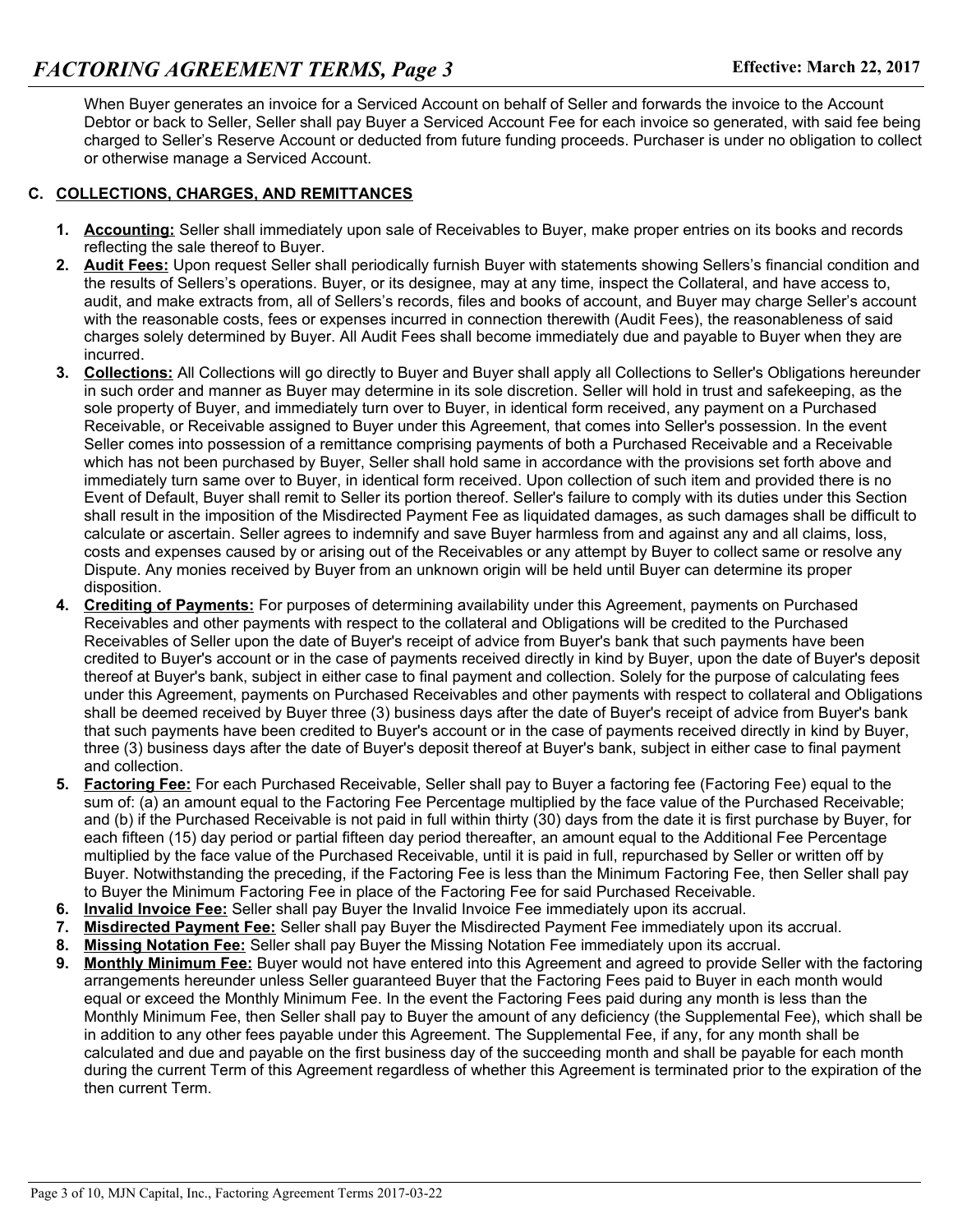# **D. SELLER'S AGREEMENT TO REPURCHASE**

Seller agrees to pay to Buyer upon demand, and repurchase in the full face amount, or any unpaid portion thereof, any Purchased Receivable:

- **1.** Which remains unpaid for the Payment Period; or
- **2.** With respect to which there has been any breach of warranty or representation set forth in Section **F** herein or any breach of any covenant contained in this Agreement; or
- **3.** With respect to which the Account Debtor asserts any Dispute, regardless of merit.

# **E. POWER OF ATTORNEY**

Seller grants to Buyer an irrevocable power of attorney coupled with an interest authorizing and permitting Buyer (acting through any of its employees, attorneys or agents) at any time, at its option but without obligation, with or without notice to Seller, and at Seller's sole expense, to do any or all of the following, in Seller's name or otherwise: (a) Execute on behalf of Seller any document that Buyer may, in its sole discretion, deem advisable in order to perfect, maintain or improve Buyer's security interests in the Collateral or other real or personal property intended to constitute Collateral, or in order to exercise a right of Seller or Buyer, or in order to fully consummate all the transactions contemplated under this Agreement, and all other present and future agreements; (b) At any time after the occurrence of an Event of Default, execute on behalf of Seller any document exercising, transferring or assigning any option to purchase, sell or otherwise dispose of or to lease (as lessor or lessee) any real or personal property; (c) Execute on behalf of Seller, any invoices relating to any Receivable, any draft against any Account Debtor and any notice to any Account Debtor, any proof of claim in bankruptcy, voting rights in any bankruptcy case, any Notice of Lien, claim of mechanic's, material man's or other lien, or assignment of satisfaction of mechanic's, material man's or other lien; (d) Take control in any manner of any cash or non-cash items of payment or proceeds of Collateral; endorse the name of Seller upon any instruments, notes, acceptances, checks, drafts, money orders, bills of lading, freight bills, chattel paper or other documents, evidence of payment or Collateral that may come into Buyer's possession; (e) Upon the occurrence of any Event of Default, to receive and open all mail addressed to Seller; and, in the exercise of such right, Buyer shall have the right, in the name of Seller, to notify the Post Office authorities to change the address for the delivery of mail addressed to Seller to such other address as Buyer may designate including, but not limited to, Buyer's own address; Buyer shall turn over to Seller all of such mail not relating to the Collateral; such right to redirect mail granted to Buyer is irrevocable and Seller shall not have the right to notify the Post Office to change the address for delivery after Buyer has exercised such right; (f) Upon the occurrence of any Event of Default, to direct any financial institution which is a participant with Buyer in extensions of credit to or for the benefit of Seller, or which is the institution with which any deposit account is maintained, to pay to Buyer all monies on deposit by Seller with said financial institution which are payable by said financial institution to Seller, regardless of any loss of interest, charge or penalty as a result of payment before maturity; (g) Endorse all checks and other forms of remittances received by Buyer "Pay to the Order of MJN Services, Inc.", or in such other manner as Buyer may designate; (h) Pay, contest or settle any lien, charge, encumbrance, security interest and adverse claim in or to any of the Collateral, or any judgment based thereon, or otherwise take any action to terminate or discharge the same; (i) Grant extensions of time to pay, compromise claims and settle Receivables and the like for less than face value and execute all releases and other documents in connection therewith; (j) Pay any sums required on account of Seller's taxes or to secure the release of any liens therefore, or both; (k) Settle and adjust, and give releases of, any insurance claim that relates to any of the Collateral and obtain payment therefore, and make all determinations and decisions with respect to any such policy of insurance and endorse Seller's name on any check, draft, instrument or other item of payment or the proceeds of such policies of insurance; (l) Instruct any accountant or other third party having custody or control of any books or records belonging to, or relating to, Seller to give Buyer the same rights of access and other rights, with respect thereto as Buyer has under Section **F.2.i** of this Agreement; and (m) Take any action or pay any sum required of Seller pursuant to this Agreement, and any other present or future agreements. Any and all sums paid and any and all costs, expenses, liabilities, obligations and attorneys' fees incurred by Buyer with respect to the foregoing shall be added to and become part of the Obligations and shall be payable on demand. In no event shall Buyer's rights under the foregoing power of attorney or any of Buyer's other rights under this Agreement be deemed to indicate that Buyer *is* in control of the business management of properties of Seller.

# **F. SELLER'S WARRANTIES, REPRESENTATIONS AND COVENANTS**

- **1. Receivables, Warranties, Representations and Covenants:** To induce Buyer to buy Receivables and to render its services to Seller, and with full knowledge that the truth and accuracy of the following are being relied upon by the Buyer in determining whether to accept Receivables as Purchased Receivables, Seller represents, warrants, covenants and agrees, with respect to each Schedule of Accounts delivered to Buyer and each Receivable described therein, that:Seller is the absolute owner of each Receivable set forth in the Schedule of Accounts and has full legal right to sell, transfer and assign such Receivables;
	- **a.** The correct face amount of each Receivable is as set forth in the Schedule of Accounts and is not in Dispute;
	- **b.** The payment of each Receivable is not contingent upon the fulfillment of any obligation or contract, past or future, and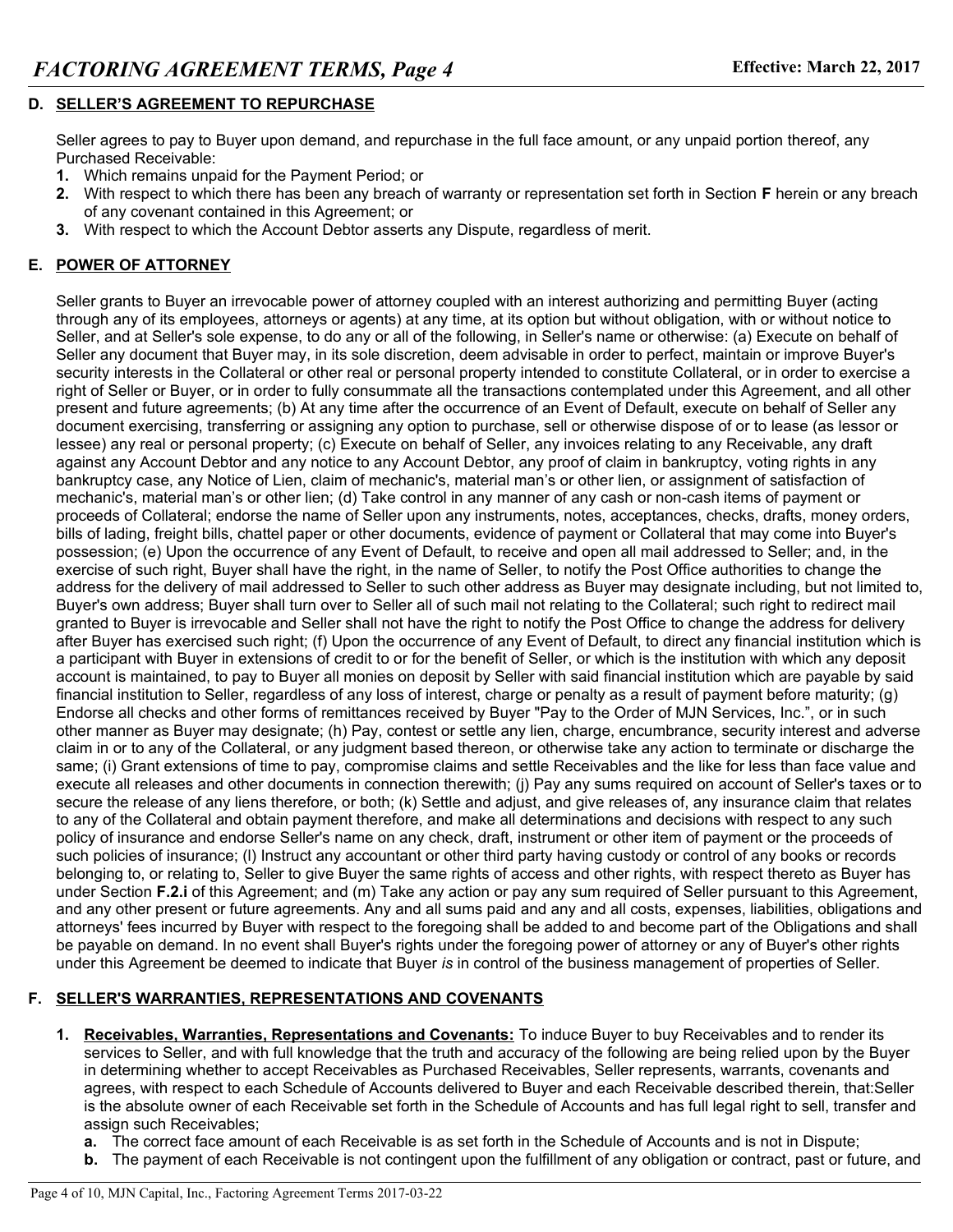any and all obligations required of the Seller have been fulfilled as of the date of the Schedule of Accounts;

- **c.** Each Receivable set forth on the Schedule of Accounts is based on the actual sale and delivery of goods and/or services actually rendered on terms not to exceed thirty (30) days, does not represent a sale to a parent, subsidiary or affiliate of Seller, is presently due and owing to Seller, is not past due or in default, has not been previously sold, assigned, transferred, or pledged, is not a consignment sale or bill and hold transaction, and is free of any and all liens, security interests and encumbrances other than liens, security interests or encumbrances in favor of Buyer or any other division of or affiliate of Buyer;
- **d.** There are no defenses, offsets, or counterclaims against any of the Purchased Receivables, and no agreement has been made under which the Account Debtor may claim any deduction or discount, except as otherwise stated in the Schedule of Accounts;
- **e.** Seller has disclosed to Buyer any and all advances received by Seller directly from the Account Debtor, relating to each Receivable set forth in the Schedule of Accounts;
- **f.** At the time that Buyer makes an Advance relating to a Receivable, the Account Debtors set forth in the Schedule of Accounts, are then not insolvent and Seller has no knowledge that the Account Debtors are insolvent or may become insolvent within the Payment Period;
- **g.** Seller shall not take or permit any action to countermand notification to Account Debtors of Buyer's ownership of Purchased Receivables;
- **h.** Seller's failure to comply with the warranty in this Section shall result in the imposition of the Invalid Invoice Fee, as liquidated damages as such damages shall be difficult to calculate or ascertain.
- **2. Additional Warranties Representations and Covenants:** In addition to the foregoing warranties, representations and covenants, to induce Buyer to buy Receivables and to render its services to Seller, Seller hereby represents, warrants, covenants and agrees that:
	- **a.** Seller will not assign, transfer, sell or grant any security interest in any Collateral to any other party, without Buyer's prior written consent;
	- **b.** The Seller's name, form of organization, place of business and the place where the records concerning all receivables herein referred to are kept is set forth at the beginning of this Agreement, and Seller will give Buyer thirty (30) days advance notice in writing if such name, organization, place of business or record keeping is to be changed or a new place of business or record keeping is to be added and shall execute any documents necessary to perfect Buyer's interest in Purchased Receivables and the Collateral;
	- **c.** Seller shall pay its entire gross payroll to employees, and all federal and state taxes, as and when due, including, without limitation, all payroll and withholding taxes and state sales taxes. Upon Buyer's request, Seller agrees to complete, sign and file with the IRS Form 8821, directing the IRS to notify Buyer of any unpaid liens, tax liabilities or other amounts due by Seller to the IRS. Seller authorizes Buyer to pay any funds owing Seller directly to the IRS in satisfaction of monies owed the IRS by Seller;
	- **d.** Seller has not, as of the time Seller delivers to Buyer a Schedule of Accounts, or as of the time Seller accepts any Advance from Buyer, filed a voluntary petition for relief under the United States Bankruptcy Code or had filed against it an involuntary petition for relief;
	- **e.** Seller, if a limited liability company or a corporation is duly organized and or incorporated, and at all times in good standing under the laws of the State Seller was organized or incorporated in, and is duly qualified in all States where such qualification is required;
	- **f.** Seller is duly authorized to enter into this Agreement and to grant the security interest in the Collateral;
	- **g.** Seller is now, and at all times hereafter, the sole and lawful owner of the Collateral, and with the security interest granted to Buyer, the Collateral shall be free and clear of any claims, liens, encumbrances or other interests therein;
	- **h.** All documents, reports, or other writings submitted to Buyer in connection with this Agreement shall be true and correct;
	- **i.** Unless otherwise stated in a separate writing to Buyer, Seller's address set forth in this Agreement is Seller's chief place of business and chief executive office and the location of all of Seller's books and records, and the Collateral. Seller has disclosed to Buyer the locations of all of Seller's other places of business as well as all trade names or styles, trademarks, divisions or other names under which Seller conducts business. Seller shall provide immediate access to Buyer to its business premises or any location where any of the Collateral is stored, in order to inspect the Seller's business operations, the Collateral, or any books, records or computer data which relates to or contains any information concerning the Collateral;
	- **j.** Seller has all required licenses to operate its businesses and transacts business only under its trade names or trade styles disclosed to Buyer;
	- **k.** There are no felonies, liens or judgments against Seller, its owners, members or shareholders;
	- **l.** There is no fact which Seller has not disclosed to Buyer in writing which could materially adversely affect the Collateral, or business or financial condition of the Seller, or which are necessary to disclose in order to keep the foregoing representations from being misleading;
	- **m.** Seller is not in violation of any federal, state or local law;
	- **n.** Seller shall within five (5) business days notify Buyer in writing of any issue which may materially affect the Collateral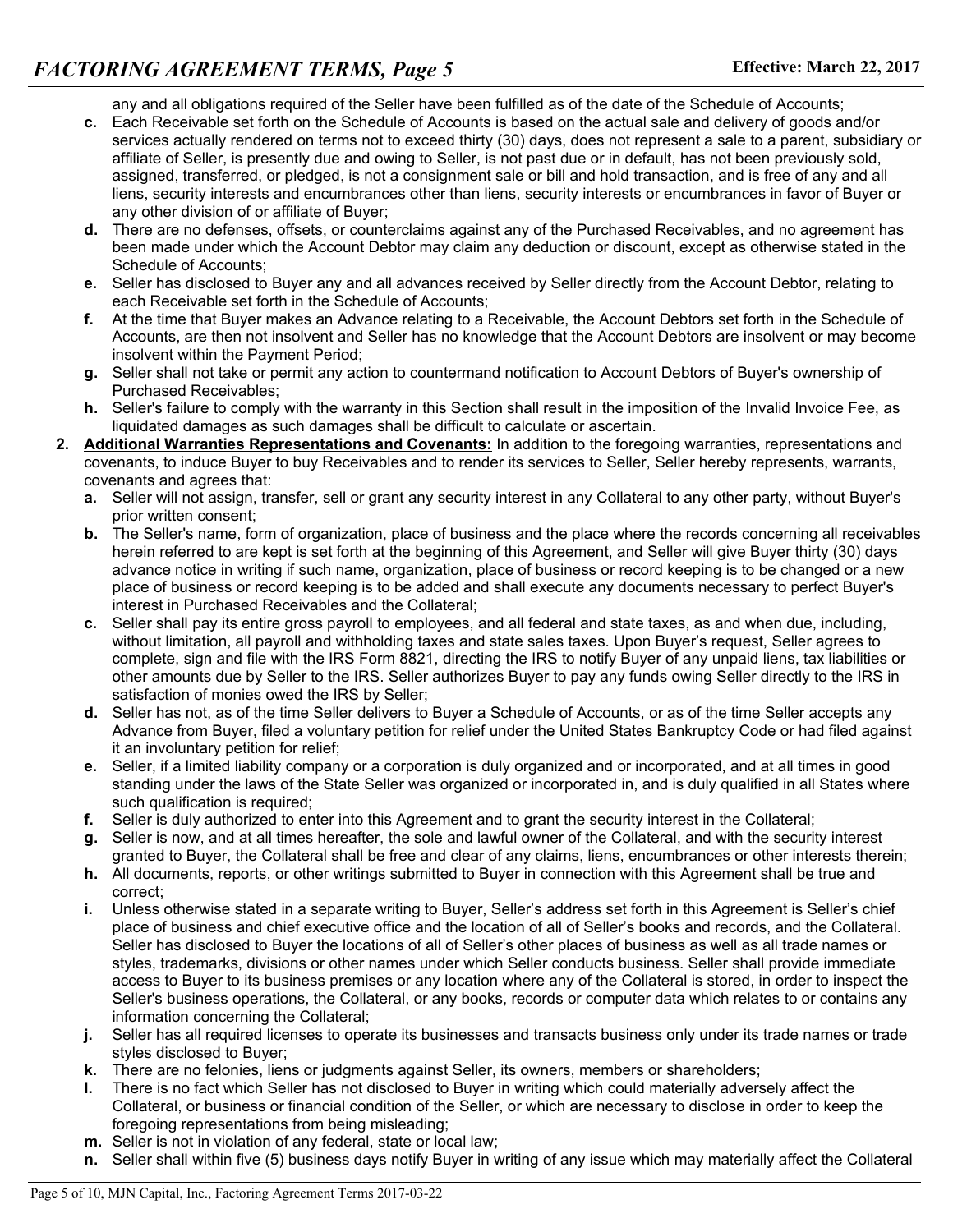- or Seller's business;
- **o.** Seller shall not sell any of the Collateral or its assets outside the ordinary course of its business;
- **p.** Any change in control or ownership of Seller shall require Buyer's written consent.

### **G. DISPUTES, ADJUSTMENTS**

Seller shall immediately notify Buyer in each instance, of the return, rejection, loss of or damage to merchandise represented by any Receivable, or of any Dispute related to or set off against a Receivable, or of any request for extension of time to pay or request for credit or adjustment, or of any merchandise or services covered thereby or tending in any way to diminish the sum certain payable thereon. In the event any Dispute is asserted by any Account Debtor, Seller shall, subject to Buyer's approval, resolve such Disputes at no cost to Buyer and advise Buyer of an Adjustment, which shall become immediately due and payable to Buyer. Until the disputed Purchased Receivable is repurchased by Seller and the full amount of the Purchased Receivable is paid, Buyer shall remain the absolute owner of any Purchased Receivable which is subject to Adjustment, or repurchase under Section **D** hereof, and any rejected, returned, or recovered personal property, with the right to take possession thereof at any time. At Buyer's option, Seller authorizes Buyer to function as sole cargo claim manager of any and all cargo claims incurred during this Agreement, and to administer and settle such claims as Buyer deems appropriate in connection with goods or services sold by Seller.

#### **H. SECURITY INTEREST**

As security and collateral for the Obligations, Seller hereby grants Buyer a continuing security interest in, and assigns to Buyer, all of Seller's right, title and interest in, all now owned and after acquired Accounts, Equipment, Inventory, Financial Assets, Chattel Paper, Electronic Chattel Paper, Letters of Credit, Letters of Credit Rights, General Intangibles, Real Property, Investment Property, Deposit Accounts, Documents, Instruments, Supporting Obligations, Commercial Tort Claims, the Reserve, motor vehicles, all books, records, files and computer data relating to the foregoing, and all proceeds (including insurance proceeds) of the foregoing (the Collateral). Seller hereby authorizes Buyer to file any document it deems necessary to perfect its security interest in the Collateral, including but not limited to UCC-1 financing statements and any applicable amendments or continuation statements. Seller shall perform all acts requested by Buyer to perfect and maintain Buyer's security interest and other rights in the Collateral. Seller agrees to keep the Collateral insured against risk and casualty in an amount equal to its value.

#### **I. DEFAULT AND REMEDIES UPON DEFAULT**

**1. Events of Default:** If any one or more of the following events shall occur, any event shall constitute an Event of Default by Seller: (a) Any warranty, representation, statement, report or certificate made or delivered to Buyer by Seller or any of Seller's officers, members, employees or agents now or hereafter is incorrect, false, untrue or misleading in any respect whatever; (b) Seller shall fail to perform or comply with or otherwise shall breach, any other term or condition contained in this Agreement, or any other agreement whether now or hereafter existing between Buyer and Seller; (c) Seller shall fail to pay or perform any other Obligation when due; (d) A material impairment of the prospect of payment or performance of the Obligations or a material impairment of the value of the Collateral or any impairment in the priority of Buyer's security interests; (e) Any event shall arise which may result or actually result in the acceleration of the maturity of the indebtedness of Seller to Others under any loan or other agreement or undertaking now or hereafter existing; (f) Seller shall fail promptly to perform or comply with any term or condition of any agreement now or hereafter existing with any third party resulting in an actual or potential material adverse effect on Seller's business; (g) Any levy, assessment, attachment, seizure, lien or encumbrance for any cause or reason whatsoever, upon all or any part of the Collateral or any other asset of Seller (unless discharged by payment, release or fully bonded against not more than ten (10) days after such event has occurred); (h) Dissolution, termination of existence, insolvency or business failure of Seller, or appointment of a receiver, trustee or custodian, for all or any part of the property of, assignment for the benefit of creditors by, or the commencement of any proceeding by or against Seller under any reorganization, bankruptcy, insolvency, arrangement, readjustment of debt, dissolution or liquidation law or statute of any jurisdiction, now or hereafter in effect; or entry of a court order which enjoins, restrains or in any way prevents Seller from conducting all or any part of its business; or failure to pay any foreign, federal, state or local tax or other debt of Seller; (i) A notice of lien, levy or assessment is filed of record with respect to any of Seller's assets by the United States or any department, agency or instrumentality thereof, or by any state, county, municipal or other governmental agency, or if any taxes or debts now or hereafter owing to anyone or more of them becomes a lien, whether choate or otherwise, upon all or any of the Collateral or any other assets of Seller (other than a lien for real property taxes which are not yet due and payable); (j) Death or insolvency or incompetency of any guarantor of any or all of the Obligations; appointment of a conservator or guardian of the person of any such guarantor; appointment of a conservator, guardian, trustee, custodian or receiver of all or any part of the assets, property or estate of, any such guarantor; revocation or termination of, or limitation of liability upon, any guaranty of any or all of the Obligations; or commencement of proceedings by or against any guarantor or surety for Seller under any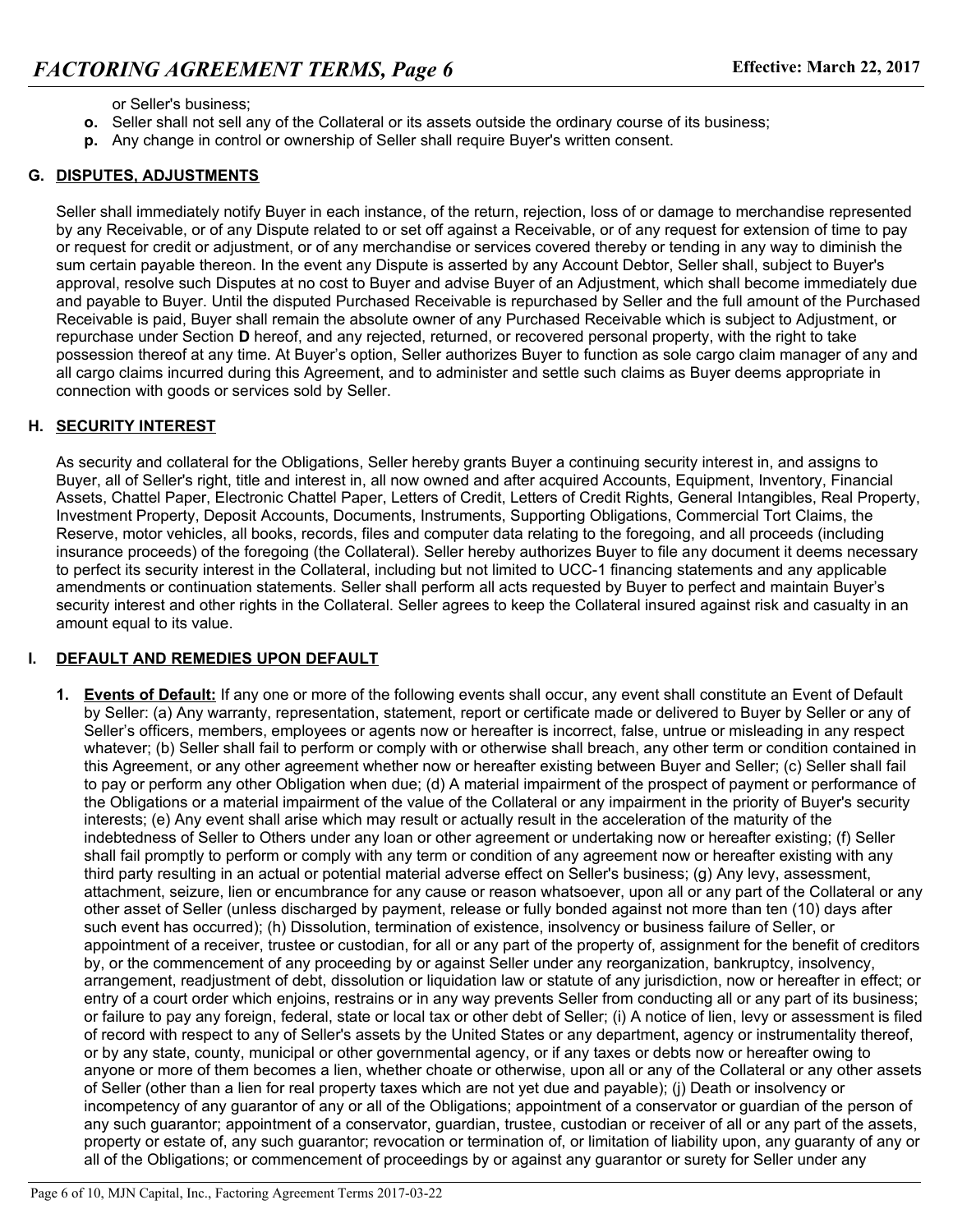bankruptcy or insolvency law; (k) Seller makes any payment on account of any indebtedness or obligation which has been subordinated to the Obligations or if any person who has subordinated such indebtedness or obligation terminates or in any way limits his subordination agreement; (l) Seller shall generally not pay its debts as they become due or shall enter into any agreement (whether written or oral), or offer to enter into any such agreement, with all or a significant number of its creditors regarding any moratorium or other indulgence with respect to its debts or the participation of such creditors or their representatives in the supervision, management or control of the business of Seller; (m) Seller shall conceal, remove or permit to be concealed or removed any part of its property, with intent to hinder, delay or defraud its creditors, or make or suffer any transfer of any of its property which may be fraudulent under any bankruptcy, fraudulent conveyance or similar law, or shall make any transfer of its property to or for the benefit of any creditor at a time when other creditors similarly situated have not been paid; (n) any change in ownership or control of Seller; or (o) Buyer at any time, acting in good faith and in a commercially reasonable manner, deems itself insecure.

- **2. Remedies:** Upon the occurrence of any Event of Default, and at any time thereafter, Buyer, at its option, and without notice or demand of any kind (all of which are hereby expressly waived by Seller) may do any one or more of the following: (a) Cease advancing money or extending credit to or for the benefit of Seller under this Agreement, and any other document or agreement; (b) Accelerate and declare all or any part of the Obligations to be immediately due, payable, and performable, notwithstanding any deferred or installment payments allowed by any instrument evidencing or relating to any Obligation; (c) Take possession of any or all of the Collateral wherever it may be found, and for that purpose Seller hereby authorizes Buyer without judicial process to enter onto any of the Seller's premises, without hindrance to search for, take possession of, keep, store, or remove any of the Collateral and remain on such premises or cause a custodian to remain thereon in exclusive control therefore without charge for so long as Buyer deems necessary in order to complete the enforcement of its rights under this Agreement or any other agreement; provided, however, that should Buyer seek to take possession of any or all of the Collateral by Court process or through a receiver, Seller hereby irrevocably waives: (i) any bond and any surety or security relating thereto required by any statute, court rule or otherwise as an incident to such possession; (ii) any demand for possession prior to the commencement of any suit or action to recover possession thereof; and (iii) any requirement that Buyer retain possession of and not dispose of any such Collateral until after trial or final judgment; (d) Require Seller to assemble any or all of the Collateral and make it available to Buyer at a place or places to be designated by Buyer which is reasonably convenient to Buyer and Seller, and to remove the Collateral to such locations as Buyer may deem advisable; (e) place a receiver in exclusive control of Seller's business and/or any or all of the Collateral, in order to assist Buyer in enforcing its rights and remedies; (f) Sell, ship, reclaim, lease or otherwise dispose of all or any portion of the Collateral in its condition at the time Buyer obtains possession or after further manufacturing, processing or repair; at anyone or more public and/or private sale(s) (including execution sales); in lots or in bulk; for cash, exchange for other property or on credit; and to adjourn any such sale from time to time, without notice other than oral announcement at the time scheduled for sale. Buyer shall have the right to conduct such disposition on Seller's premises without charge for such time or times as Buyer deems fit, or on Buyer's premises, or elsewhere and the Collateral need not be located at the place of disposition. Buyer may directly or through any affiliated company purchase or lease any Collateral at any such public disposition and, if permissible under applicable law, at any private disposition. Any sale or other disposition of Collateral shall not relieve Seller of any liability Seller may have if any Collateral is defective as to title or physical condition at the time of sale; (g) Demand payment of, and collect any Accounts, Instruments, Chattel Paper, Supporting Obligations and General Intangibles comprising part or all of the Collateral; or (h) Demand and receive possession of any of Seller's federal and state income tax returns and the books, records and accounts utilized in the preparation thereof or referring thereto. Any and all attorneys' fees, expenses, costs, liabilities and obligations incurred by Buyer with respect to the foregoing shall be added to and become part of the Obligations, shall be due on demand, and shall bear interest at a rate equal to 18% per annum or the highest rate allowed by law, whichever is greater.
- **3. Application of Proceeds:** The proceeds received by Buyer from the disposition of or collection of any of the Collateral shall be applied to such extent and in such manner as Buyer shall determine, in its sole discretion. If any deficiency shall arise, Seller shall remain liable to Buyer therefore. In the event that, as a result of the disposition of any of the Collateral, Buyer directly or indirectly enters into a credit transaction with any third party, Buyer shall have the option, exercisable at any time, in its sole discretion, of either reducing the Obligations by the principal amount of such credit transaction or deferring the reduction thereof until the actual receipt by Buyer of good funds therefore from such third party.
- **4. Online Access:** Upon an Event of Default, all of Seller's rights and access to any online internet services that Buyer makes available to Seller shall be provisional pending Seller's curing of all such Events of Default. During such period of time, Buyer may limit or terminate Seller's access to online services. Seller acknowledges that the information Buyer makes available to Seller through online internet access, both before and after an Event of Default, constitutes and satisfies any duty to respond to a request for accounting or request regarding a statement of account that is referenced in the UCC.
- **5. Standards of Commercial Reasonableness:** After an Event of Default, the parties acknowledge that it shall be presumed commercially reasonable and Buyer shall have no duty to undertake to collect any Account, including those in which Buyer receives information from an Account Debtor that a Dispute exists. Furthermore, in the event Buyer undertakes to collect or enforce an obligation of an Account Debtor or any other person obligated on the Collateral and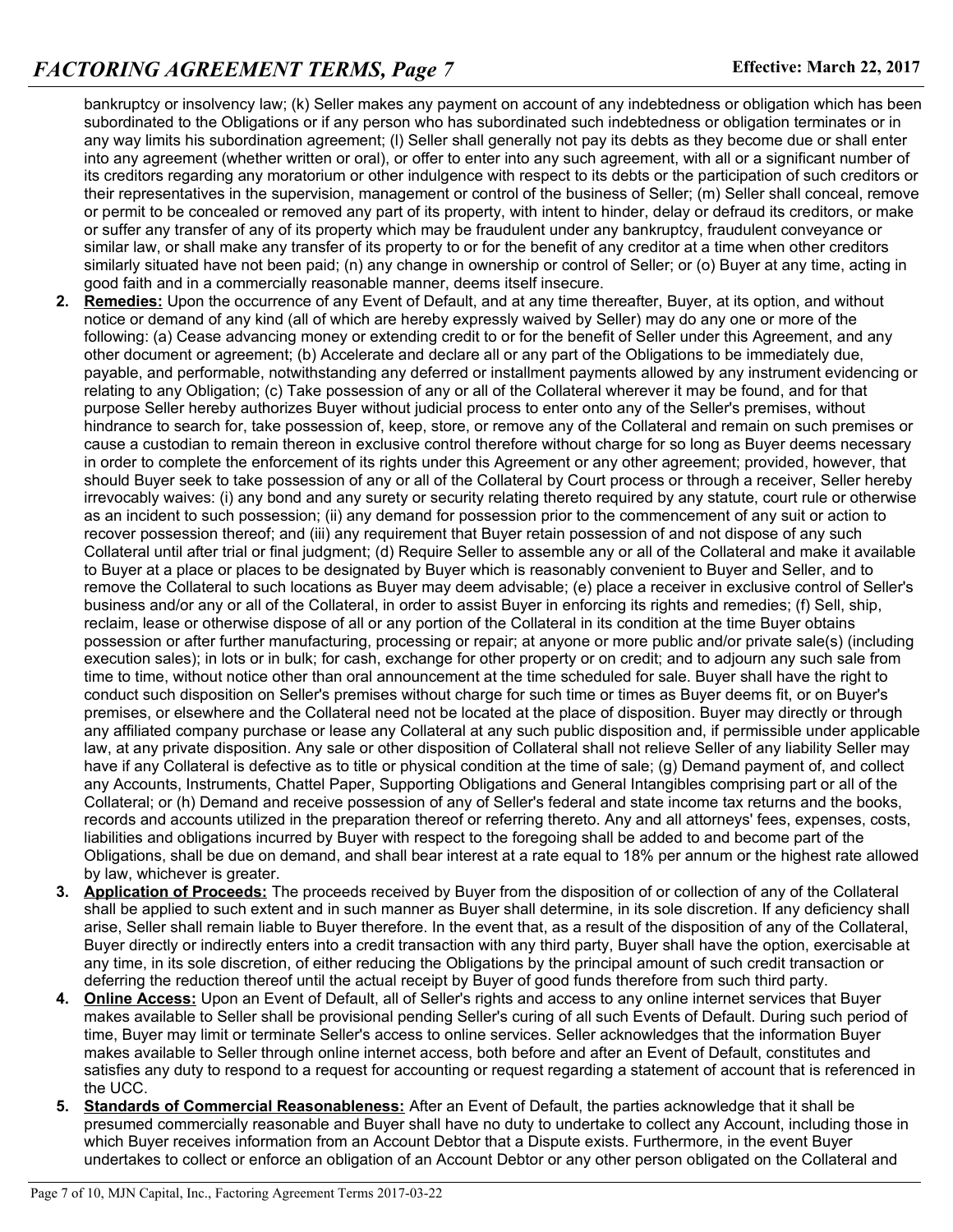ascertains that the possibility of collection is outweighed by the likely costs and expenses that will be incurred, Buyer may at any such time cease any further collection efforts and such action shall be considered commercially reasonable. Before Seller may, under any circumstances, seek to hold Buyer responsible for taking any commercially unreasonable action, Seller shall first notify Buyer in writing, of all of the reasons why Seller believes Buyer has acted in any commercially unreasonable manner and advise Buyer of the action that Seller believes Buyer should take.

**6. Remedies Cumulative:** In addition to the rights and remedies set forth in this Agreement, Buyer shall have all the other rights and remedies accorded a secured party under the UCC and under any and all other applicable laws and in any other instrument or agreement now or hereafter entered into between Buyer and Seller and all of such rights and remedies are cumulative and none is exclusive. Exercise or partial exercise by Buyer of one or more of its rights or remedies shall not be deemed an election, nor bar Buyer from subsequent exercise or partial exercise of any other rights or remedies. The failure or delay of Buyer to exercise any rights or remedies shall not operate as a waiver thereof, but all rights and remedies shall continue in full force and effect until all of the Obligations have been fully paid and performed.

#### **J. EFFECTIVENESS, TERM**

This Agreement shall only become effective upon execution and delivery by Seller and acceptance by Buyer and, unless earlier terminated as provided in this Agreement, shall continue in full force and effect for the Initial Term set forth in the Factoring Agreement made a part of this Agreement and shall be deemed automatically renewed for successive twelve (12) month periods. Unless earlier terminated as provided in this Agreement, all Obligations shall be due and payable in full at the expiration of the last renewal term. This Agreement may be terminated prior to the end of the Initial Term or any renewal term (each, a Term) as follows: (a) Seller may terminate this Agreement at the end of the Term without payment of an Early Termination Fee, provided Seller gives at least thirty (30) days written notice prior to the end of the Initial Term or any renewal term; (b) Seller may terminate this Agreement at any time after giving Buyer at least thirty (30) days prior written notice and paying Buyer an Early Termination Fee equal to one half of one percent (0.50%) of the Maximum Credit multiplied by the number of months remaining in the then-current Term (the Early Termination Fee). Any partial month remaining in such Term shall constitute a full month for the purpose of calculating the Early Termination Fee. Any such termination shall be effective upon payment to Buyer in full of all Obligations, including the Early Termination Fee; and (c) Buyer may terminate this Agreement without notice for any reason. Upon any such termination, all Obligations shall be immediately due and payable in full. If Buyer terminates this Agreement following the occurrence of an Event of Default under **I.1**, then in addition to all of the Obligations, the Early Termination Fee shall also be due and payable in full. In recognition of the Buyer's right to have its attorneys' fees and other expenses incurred in connection with this Agreement secured by the Collateral, notwithstanding payment in full of all Obligations by Seller, Buyer shall not be required to record any terminations or satisfactions of any of Buyer's liens on the Collateral unless and until Seller has executed and delivered to Buyer a general release in a form acceptable to Buyer. Seller understands that this Section constitutes a waiver of its rights under Section 9-315 of the UCC. Notwithstanding the foregoing, any termination of this Agreement shall not affect Buyer's security interest in the Collateral and Buyer's ownership of the Purchased Receivables, and this Agreement shall continue to be effective, and Buyer's rights and remedies hereunder shall survive such termination, until all transactions entered into and Obligations incurred hereunder or in connection herewith have been completed and satisfied in full.

#### **K. PARTICIPATIONS, ASSIGNMENTS**

Seller understands that Buyer may from time to time transfer and assign its rights under this Agreement to one or more assignees. Seller hereby consents to these transfers and assignments by Buyer to one or more assignees. Seller hereby consents that any such assignee may exercise the rights of the Buyer hereunder. Seller further hereby consents and acknowledges that any and all defenses, claims or counterclaims that it may have against the Buyer shall be limited to, and may only be brought against Buyer and may not extend to any assignee, including, but not limited to, the funding obligations. Seller and Buyer intend that any and all direct or indirect assignees of the Buyer of the type set forth above shall be the third party beneficiaries of this Agreement.

# **L. GENERAL**

**1. Notices:** Any Written Notice to be given under this Agreement will be in writing addressed to the respective party at the address set forth in this Agreement and will be personally served, telecopied, e-mailed, or sent by United Parcel Service, Federal Express or United States mail, and will be deemed to have been given: (a) if delivered in person, when delivered; (b) if delivered by telecopy or e-mail, on the date of transmission if transmitted on a business day before 4:00 p.m. (Mountain Time) or, if not, on the next succeeding business day; (c) if delivered by United Parcel Service or Federal Express, when delivered; or (d) if by U.S. Mail, four (4) business days after depositing in the United States mail, with postage prepaid and properly addressed. If there is more than one Seller, notice to any shall constitute notice to all; if Seller is a corporation, partnership or limited liability company, the service upon any member of the Board of Directors, general partner, managing member, officer, employee or agent shall constitute service upon Seller.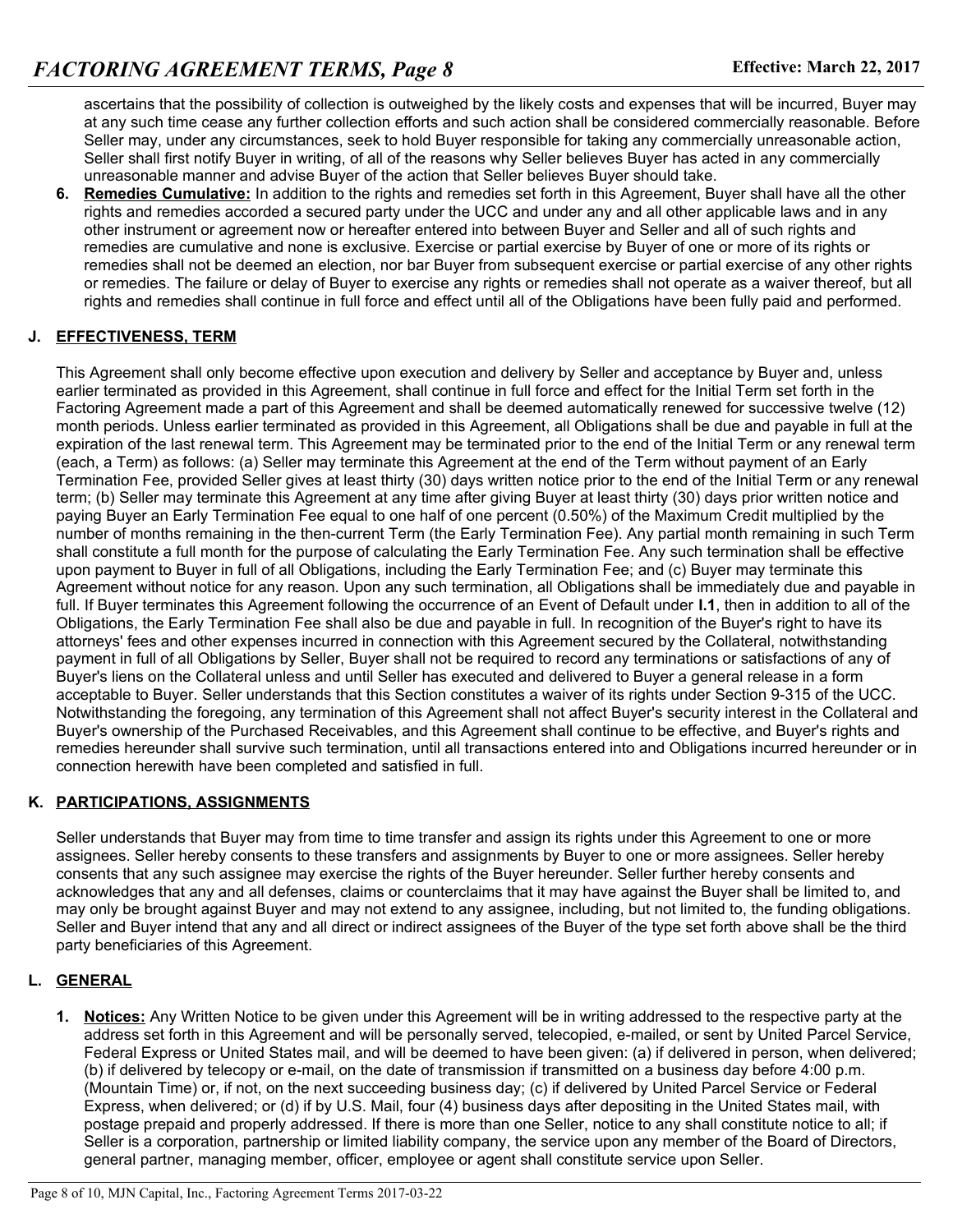- **2. Payment in Full Checks:** Seller authorizes Buyer to accept, endorse and deposit on behalf of Seller any checks tendered by an Account Debtor "in full payment" of its obligation to Seller. Seller shall not assert against Buyer any claim arising there from, irrespective of whether such action by Buyer affects an accord and satisfaction of Seller's claims, under Section 3-311 of the UCC.
- **3. Indemnity:** Seller hereby indemnifies and holds Buyer and its affiliates, and their respective employees, attorneys and agents (each, an Indemnified Person), harmless from and against any and all suits, actions, proceedings, claims, damage, losses, liabilities and expenses of any kind or nature whatsoever (including attorney's fees and disbursements and other costs of investigation or defense, including those incurred upon any appeal) which may be instituted or asserted against or incurred by any such Indemnified Person as the result of any financial accommodation having been extended, suspended or terminated under this Agreement or any other agreement or with respect to the execution, delivery, enforcement, performance and administration of, or in any other way arising out of or relating to this Agreement or any other agreement, and any actions or failures to act with respect to any of the foregoing. No Indemnified Person shall be responsible or liable to Seller or any other party for indirect, punitive, exemplary or consequential damages which may be alleged as a result of any financial accommodation having been extended, suspended or terminated under this Agreement or any other agreement or as a result of any other transaction contemplated hereunder or there under.
- **4. Attorneys' Fees and Costs:** Seller shall forthwith pay to Buyer the amount of all actual attorneys' fees and all filing, recording, publication, collection, search and other costs incurred by Buyer under and pursuant to this Agreement, or any other present or future agreement, or in connection with any transaction contemplated hereby or thereby, or with respect to the Collateral or the defense or enforcement of Buyer's interests (whether or not Buyer files a lawsuit against Seller), including, without limitation, charges of auditors, set-up charges, bank charges, and all office and other expenses and costs. Without limiting the generality of the foregoing, Seller shall, with respect to each and all of the foregoing, pay all actual attorneys' fees and costs Buyer incurs in order to: obtain legal advice; enforce or seek to enforce any of its rights; prosecute action against, or defend actions by Account Debtors; commence, intervene in, respond to, or defend any action or proceeding; initiate any complaint to be relieved of the effect of the automatic stay in bankruptcy in order to commence or continue any foreclosure or other disposition of the Collateral; file or prosecute a claim or right in any action or proceeding, including, but not limited to, any probate claim, bankruptcy claim, third-party claim, secured creditor claim or reclamation complaint, examine, audit, count, test, copy, or otherwise inspect any of the Collateral or any of Seller's books and records; or protect, obtain possession of, lease, dispose of, or otherwise enforce any security interest in or lien on the Collateral or represent Buyer in any litigation with respect to Seller's affairs. In the event Buyer brings any lawsuit against Seller predicated on a breach of this Agreement, or in any manner relates to this Agreement, Buyer shall be entitled to recover its costs and attorney's fees, including, but not limited to, attorneys' fees and costs incurred in the enforcement of, execution upon or defense of any order, decree, award or judgment. All attorneys' fees and costs to which Buyer may be entitled pursuant to this Section shall immediately become part of Seller's Obligations and shall be due on demand.
- **5. Limited Liability:** Buyer shall have no liability hereunder for any losses or damages (including indirect, special or consequential damages) that result from, any malfunction, failure or interruption of any communications facilities including the Internet, labor difficulties or any other cause beyond Buyer's control. Damages arising from accounting errors with respect to Seller's account with Buyer shall be limited to a refund to Seller for the amount of the error.
- **6. Benefit of Agreement:** The provisions of this Agreement shall be binding upon and inure to the benefit of the respective successors, assigns, heirs, beneficiaries and representatives of the parties hereto; provided, however, that Seller may not assign or transfer any of its rights under this Agreement without the prior written consent of Buyer, and any prohibited assignment shall be void. No consent by Buyer to any assignment shall relieve Seller or any guarantor from their liability for the Obligations. Without limiting the generality of the foregoing, all rights and benefits of Buyer under this Agreement may be exercised by any institution with which Buyer maintains any rediscount, factoring or other relationship and by any other person or entity designated by Buyer.
- **7. Joint and Several Liability:** The liability of each Seller shall be joint and several and the compromise of any claim with, or the release of, any Seller shall not constitute a compromise with, or a release of, any other Seller.
- **8. General Waivers:** The failure of Buyer at any time or times hereafter to require Seller strictly to comply with any of the provisions, warranties, terms or conditions of this Agreement or any other present or future instrument or agreement between Seller and Buyer shall not waive or diminish any right of Buyer thereafter to demand and receive strict compliance therewith and with any other provision warranty, term and condition; and any waiver of any default shall not waive or affect any other default, whether prior or subsequent thereto and whether of the same or of a different type. None of the provisions, warranties, terms or conditions of this Agreement or other instrument or agreement now or hereafter executed by Seller and delivered to Buyer shall be deemed to have been waived by any act or knowledge of Buyer or its agents or employees, but only by a specific written waiver signed by an officer of Buyer and delivered to Seller. Seller waives any and all notices or demands which Seller might be entitled to receive with respect to this Agreement, or any other agreement by virtue of any applicable law. Seller hereby waives demand, protest, notice of protest and notice of default or dishonor, notice of payment and nonpayment, release, compromise, settlement, extension or renewal of any commercial paper, instrument, Account, general intangible, document or guaranty at any time held by Buyer on which Seller is or may in any way be liable, and notice of any action taken by Buyer unless expressly required by this